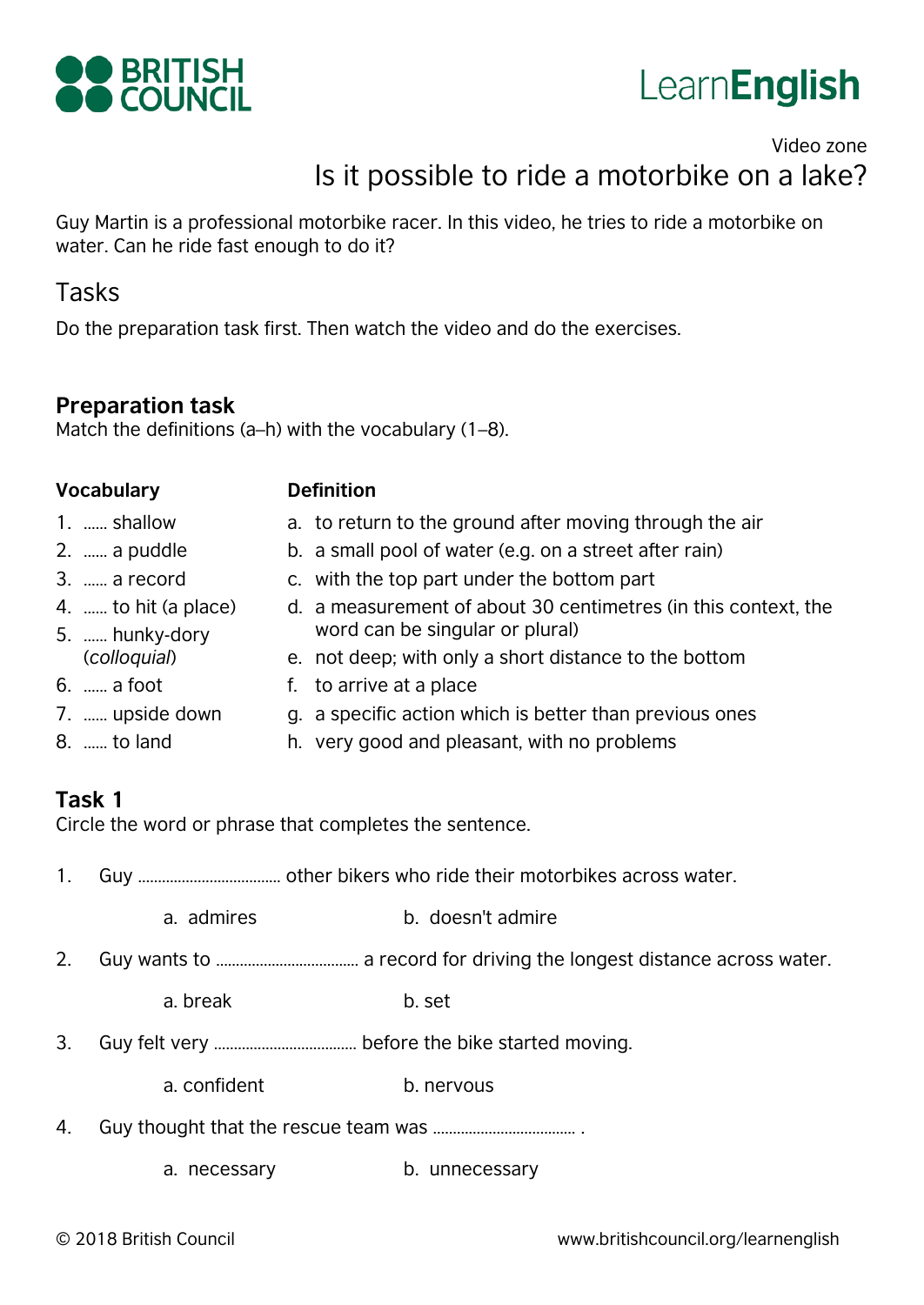



5. When the bike entered the water, it was travelling at ……………………………… .

a. 60 miles an hour b. 100 miles an hour

- 6. When the bike crashed, Guy flew ……………………………… foot into the air.
	- a. 10 b. 20
- 7. When he was in the air, Guy felt ……………………………… .
	- a. worried b. excited
- 8. Guy says that the landing in the water was ..................................
	- a. painful b. not very painful

#### **Task 2**

Write the words in the gaps to complete the sentences.

| hit                                                              | hunky-dory | landing | record | shallow | upside down |
|------------------------------------------------------------------|------------|---------|--------|---------|-------------|
| puddles.                                                         |            |         |        |         |             |
| what we're going to do.'                                         |            |         |        |         |             |
| doing?'                                                          |            |         |        |         |             |
|                                                                  |            |         |        |         |             |
| 5. I was twenty foot away from the bike and ten foot in the air, |            |         |        |         |             |
|                                                                  |            |         |        |         |             |

#### **Discussion**

How would you describe Guy's personality? Are motorbikes common where you live?